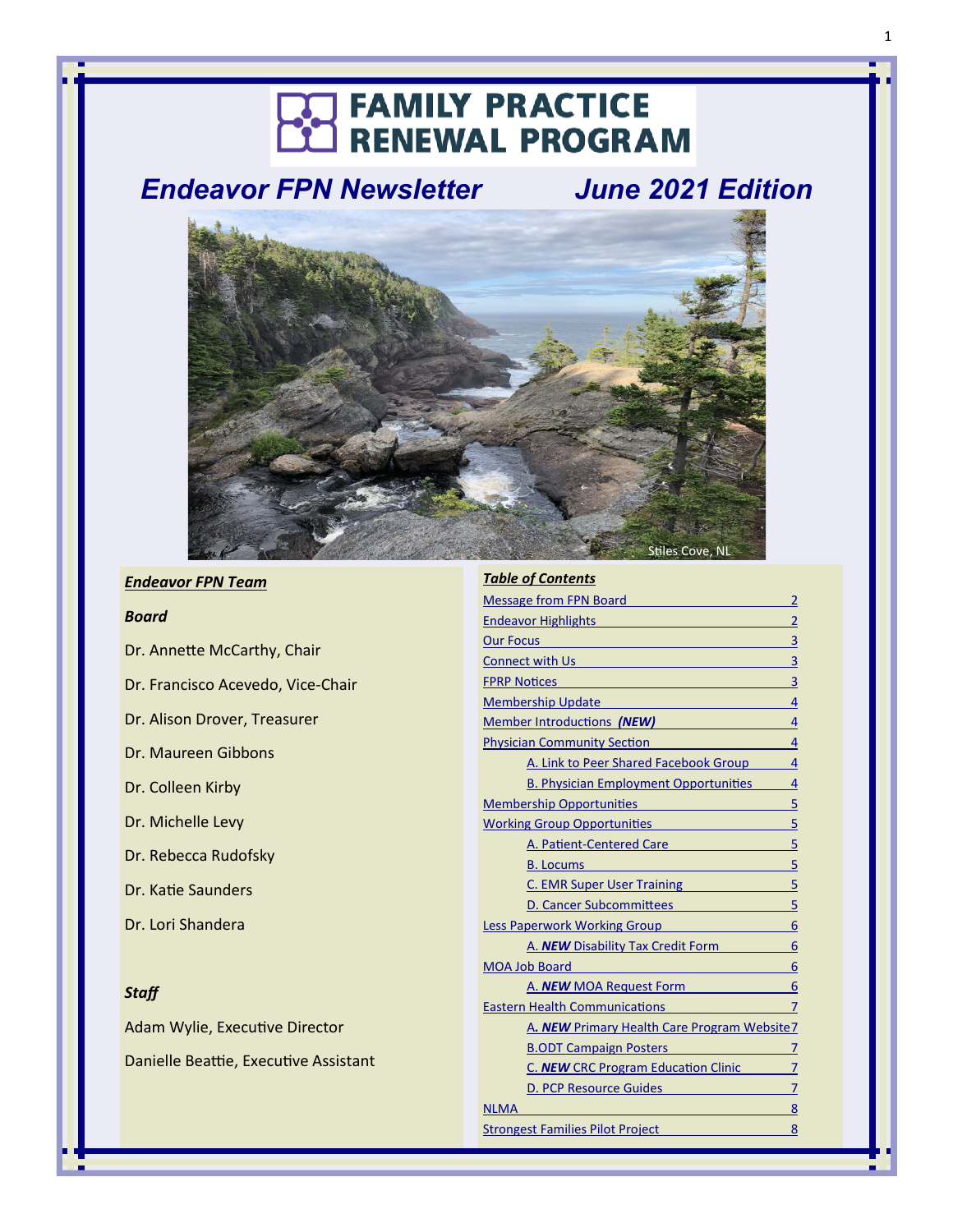# <span id="page-1-0"></span>*Message From The FPN Board*

As we move into summer, the FPN Board would like to thank our members for their continued support. Specifically, our general membership has leaned into every event including requests for feedback and working groups meetings. In fact, Endeavor saw over 100 of our members participate in at least 1 event, feedback session, or working group in just the last 6 months. As our program continues to mature, we will continue to prioritize and improve our membership engagement. This will include highlighting opportunities for members to engage more deeply on issues of common priority. Please stay tuned to upcoming newsletters and as always, please fee free to reach out to us anytime. We would love to hear your feedback and thoughts about the work we are doing.

From our entire board, thank you for the work you do!

Sincerely,

The Endeavor FPN 2021 Board

# *Endeavor Highlights*

- 50 new Endeavor FPN members since this time last year.
- Improved communications with NLMA and the College of Family Physicians.
- FPNs are now recognized as the mechanism for engaging/communicating with family physicians in our area.
- During COVID 'crisis moments' Endeavor was a key driver for timely communications to bridge the gap between clinicians and health authority services.
- New partnership with RE-Boot FPN (Rural Avalon) in combining efforts on common priorities and working groups e.g. More Patients Less Paperwork, Locum Working Group, and EMR Working Group.
- We are recognized as a formal partner with the Department of Health and Community Services.
- Endeavors identification on Pathways (based on BC model) has received consensus from all FPNs, HAs and engaged specialists as an item of common priority. **<https://pathwaysbc.ca/info>**
- Minor Procedures Pilot (providing FFS clinics with supplies) is set to wrap up in the Fall. Evaluation will determine sustainability/options for all FFS clinics in our area.
- Provincial recognition of our Collaborative Services Committee as a successful model of partnership between Eastern Health and Endeavor FPN.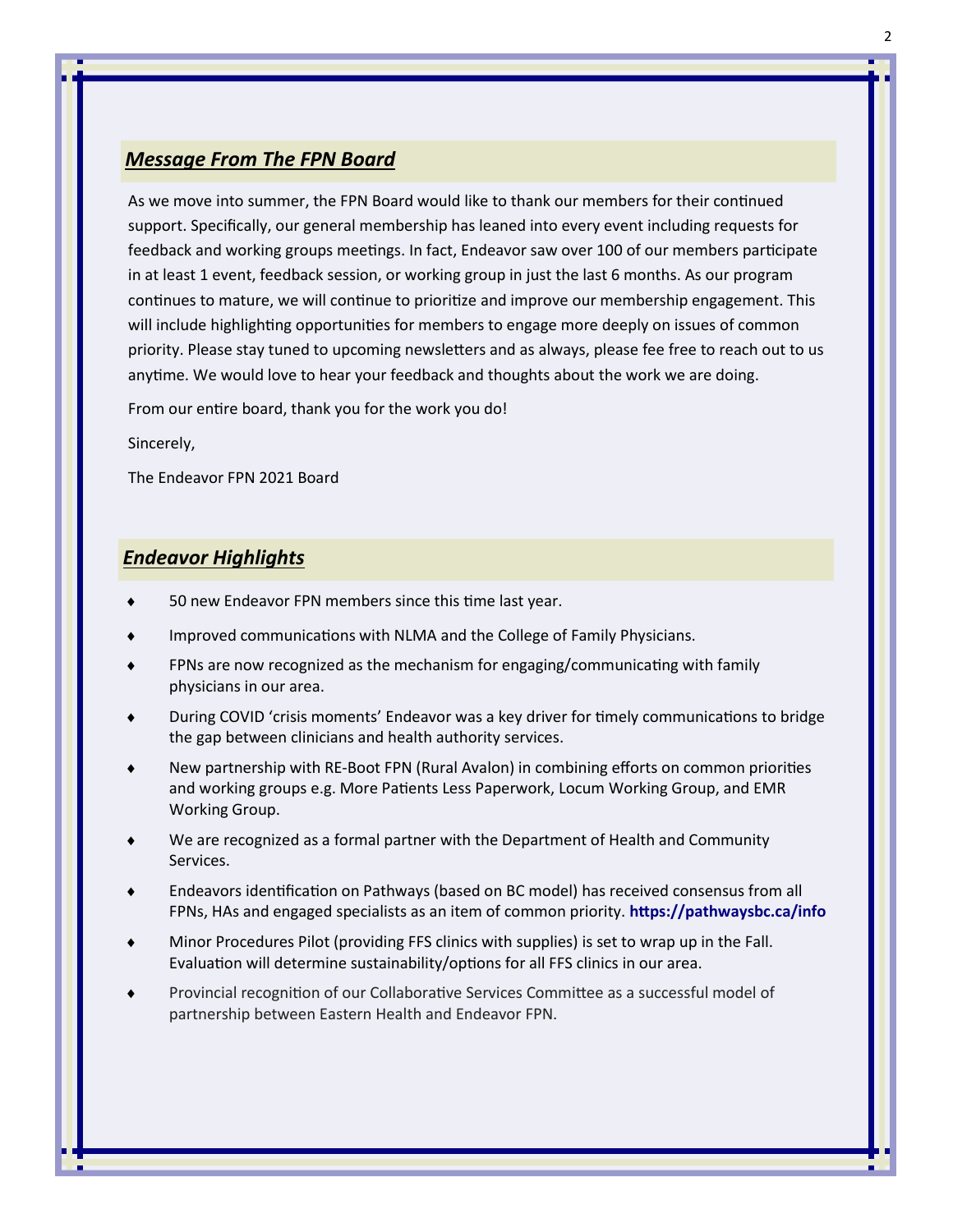### <span id="page-2-0"></span>*Our Focus*

As you may know, the FPNs were created in part to ensure family physicians are included in primary care planning and service delivery. The simple phrase, **"with us, not without us"** (borrowed from the BC FPNs) is a key goal of our regional and provincial work. As such, Endeavor FPN continues to work towards broader and purposeful family physician strides over the past year and will continue to seek opportunities for improvement.

#### *Connect With Us*

Any member can reach out to any of our Board Members and/or Executive Director. We are always here to chat about what is important to you, including answering/directing your questions.

**Board Chair:** Annette McCarthy

Email: **[Annette.McCarthy91@gmail.com](mailto:Annette.mccarthy91@gmail.com)**

**Executive Director:** Adam Wylie

Email: **[Adam@EndeavorFPN.com](mailto:adam@endeavorfpn.com)**

#### *Questions*

Do you have questions specific to Eastern Health Services? Please continue to use our **[Questions@EndeavorFPN.com](mailto:questions@endeavorfpn.com)** email. We will pass your question on and look for opportunities to share the answer via the NLMA.

#### *FPRP Notices*

- May 4 **[FPRP Physicians Survey Results](http://familypracticerenewalnl.ca/wp-content/uploads/2021/07/2021.04.01-FPRP-Physicians-Survey-Results.pdf)**
- May 19 *[Happy World Family Doctor Day!](http://familypracticerenewalnl.ca/wp-content/uploads/2021/07/2021.05.19-Happy-World-Family-Doctor-Day.pdf)*
- May 31 **FPRP 2020-[21 Annual Report](http://familypracticerenewalnl.ca/wp-content/uploads/2021/07/2021.05.31-2020-21-FPRP-Annual-Report.pdf)**
- June 15 **[MyQ Facilitated Virtual Mini Program](http://familypracticerenewalnl.ca/wp-content/uploads/2021/07/2021.06.15-MyQ-Facilitated-Virtual-Mini-Program.pdf) - Caring for my Patients' Common Issues**
- June 16, 2021 **[Provincial Program Update and Q/A Session Recordings](http://familypracticerenewalnl.ca/wp-content/uploads/2021/07/2021.06.15-Provincial-Program-Update-and-Q-A-Session-Recordings.pdf)**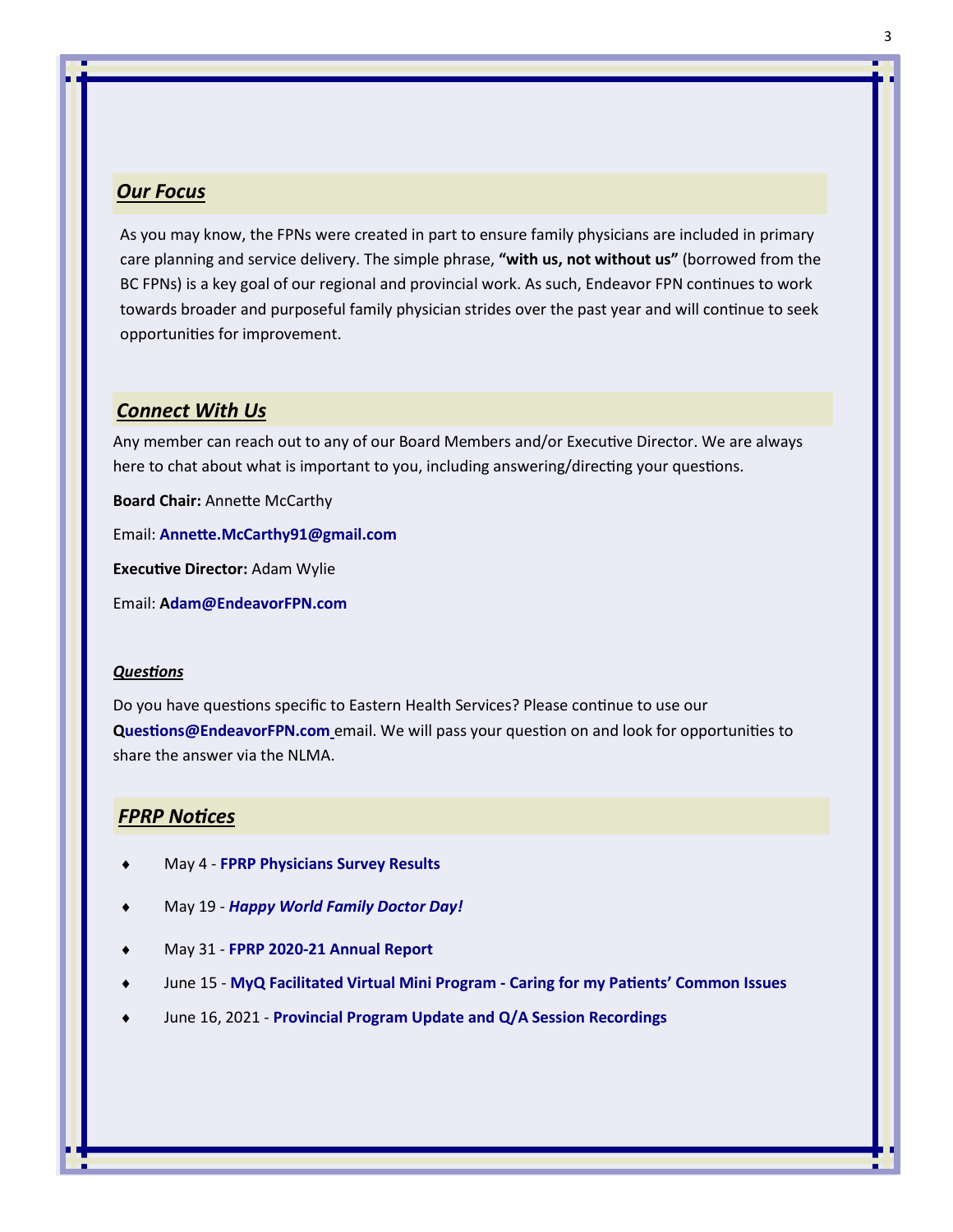# <span id="page-3-0"></span>*Membership Update*

A big welcome to our newest Endeavor FPN members. We currently have **185 members**!...and continue to grow. If you know a peer who is not yet a member, please ask them to reach out to us or provide them with this membership link:

#### **[Endeavor FPN Membership Form](https://nlmaforms.formstack.com/forms/fpnmembershipapplication?selection=Endeavor%20FPN)**

# *Member Introductions*

Endeavor would like to introduce our *new section*, Member Introductions. Each newsletter we will aim to introduce some of our members. This is a great way to strengthen our community and create possible connections amongst your peers.

**We would like to introduce David Metcalfe**, an Endeavor member since early 2020. David has been involved in supporting the student presentation-academic rounds and introducing the roll and opportunities of FPN membership. He has always known that he wanted to take on the path of family practice, and has a special interest in geriatric medicine. Please click **[here](http://familypracticerenewalnl.ca/wp-content/uploads/2021/07/David-Metcalfe.pdf)** to learn more about your fellow peer.

# *Physician Community Section*

Endeavor would like to create a section of our newsletter for you to share any information you think would be of benefit for sharing with your peers! Simply contact Adam at **[Adam@EndeavorFPN.com](mailto:adam@endeavorfpn.com)** and we will be happy to include it in our next newsletter.

#### **Peer-Shared Facebook Groups**

Please note that many of these groups need permission to join by a moderator. You must be a family physician to join some of these groups.

#### **[List of Peer Shared Facebook Groups](https://docs.google.com/document/d/14GcjwC8rLTlvjN6SMQAZJNa0fvU8t8-E5VgzZQU_rac/edit)**

**Dr. Charles L. LeGrow Health Centre** in Channel-Port Aux Basque, NL, is *actively recruiting* family physicians for full-time and summer locum opportunities.

Please click **[here](http://familypracticerenewalnl.ca/wp-content/uploads/2021/06/Join-our-Team.pdf)** for further information!

**The Family Practice** in Torbay Road Mall is *actively recruiting* a family physician to join their team. Please email Dr. David Metcalfe for further information. **[DavidM@MUNmed.ca](mailto:davidm@munmed.ca)**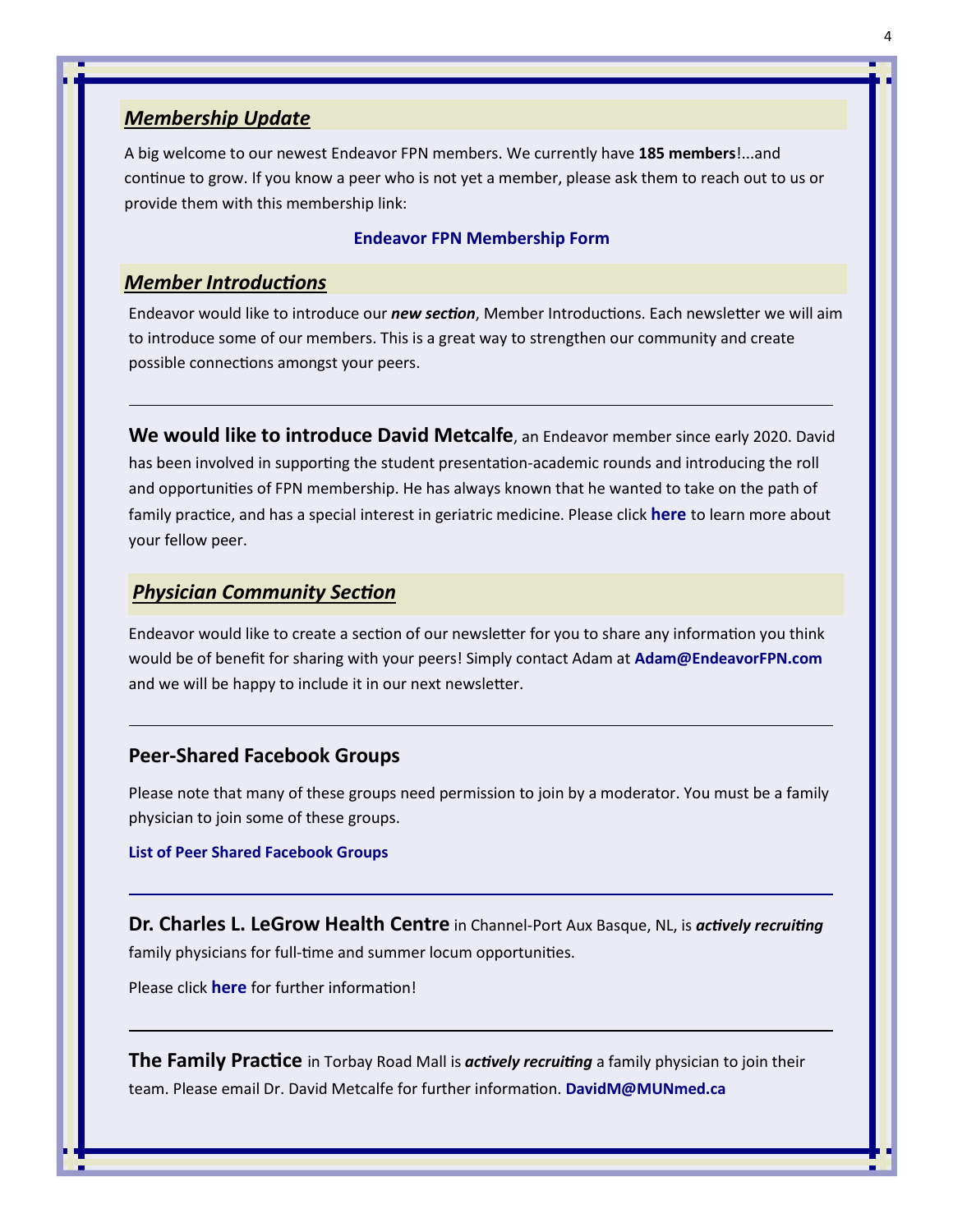# <span id="page-4-0"></span>*Membership Opportunities*

Are you passionate about an area of Primary Care? Please reach out to our Executive Director or Board Chair. We would love to hear from our members and always look for opportunities to support your work.

As a reminder, Endeavor FPN has several working groups that meet every 4 to 8 weeks. We are currently looking for general members to join the groups listed below. Typically, the FPN working groups membership is a first-to-volunteer process. Do not hesitate to let us know if you are interested!

# *Working Group Opportunities*

**Patient-Centred Care:** Looking for one to two general members. The PCC working group is responsible for tasks, activities, and projects that have an identifiable link to patient care. This group advocates that a patient-centred approach is considered in FPN work when appropriate.

**Locums:** Are you a locum or interested in becoming a locum in St. John's or the Rural Avalon? If so, reach out and let us know your email. We are bringing locums together this coming Fall. Stay tuned for the upcoming date! We will discuss how we can better coordinate, recruit, and retain locums in our area. Locum recruitment remains a high priority item for all FPNs.

#### **[Draft 2021 Locum Handbook](https://docs.google.com/document/d/1WVZd8tDm8UYLthVQ-pxwllFOw5wGct6IN1gjPPEuShc/edit)**

#### **[Draft Clinic Handbook for Locums](https://docs.google.com/document/d/1DnMKfrgR8oV_ng5IZ7qMBVtQxKU3cTzdUiC9JeRQXCo/edit)**

**EMR (Med Access) Super User Training:** Endeavor FPN has three spots held for EMR (Med Access) Super User Training at the end of September. This course will be offered at no cost to the participant. This training will be held over two days (weekend), mid to end of September. There is a requirement that the successful candidates/applicants provide 5 hours of support to their peers (post training). If you are interested, please contact **[Adam@EndeavorFPN.com](mailto:adam@endeavorfpn.com)** for more details.

**Cancer Subcommittee**: Are you interested in joining a cancer subcommittee focused on recruitment and eligibility? Please contact Adam at **[Adam@EndeavorFPN.com](mailto:adam@endeavorfpn.com)** for more information.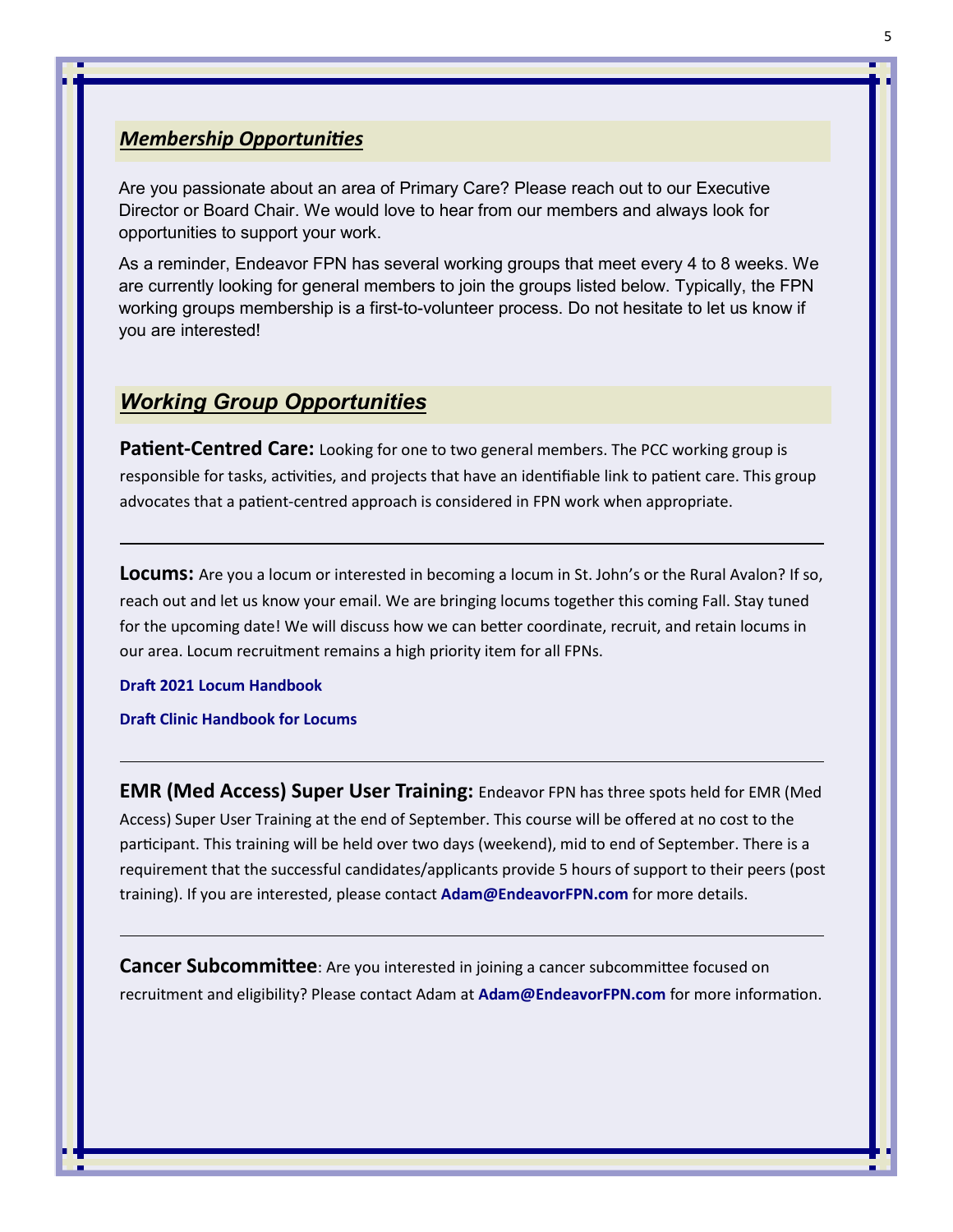# <span id="page-5-0"></span>*Less Paperwork Working Group*

## **Disability Tax Credit Form**

Here is another tool to help reduce the paperwork burden—**[Disability Tax Credit Form](http://familypracticerenewalnl.ca/wp-content/uploads/2021/06/2021.06.28-Disability-Tax-Credit-Form-1.pdf)**. This form was created to help inform patients of the process to apply for the Disability Tax Credit.

If helpful, click **[here](https://www.nlma.nl.ca/FileManager/Publications/Guides/nlma-physicians-guide-to-non-insured-service-june-2018.pdf)** to access the NLMA's non-insured services.

Also related, it is the opinion of the working group that companies who have pre-filled a Disability Tax credit Form are looking for a percentage of the money a patient would receive. Shredding the form and cautioning patients that these companies will take a percentage would be prudent.

In addition to the new form above, please see below for previously shared documents:

**Re-[referral Request Letter](http://familypracticerenewalnl.ca/wp-content/uploads/2021/03/2020.12.02-EXAMPLE-Re-referral-request.pdf)**

**Dentist Re-[Anticoagulant Letter](http://familypracticerenewalnl.ca/wp-content/uploads/2020/12/2020.12.02_EXAMPLE_Dentist_re_anticoagulant.pdf)**

**[Request to Inform Patients of Specialist Appointment Letter](http://familypracticerenewalnl.ca/wp-content/uploads/2020/12/2020.12.02_EXAMPLE_Request_to_inform_patient_of_specialist_appt.pdf)**

**[Sick Note Requests](http://familypracticerenewalnl.ca/wp-content/uploads/2021/03/2021.03.16_EXAMPLE_letter_Sick_Note.pdf)**

# *Medical Office Assistant: Job Board*

Looking for an MOA? CNA has a jobs board for current students and alumni. Job ads for alumni are posted on the College website and promoted on social media as well as on graduation material. You can fill the **[NEW MOA Request Form](http://familypracticerenewalnl.ca/wp-content/uploads/2021/07/MOA-Request-Form.pdf)** and email to:

Danielle Beattie, FPN Executive Assistant **[DanielleBeattie@EndeavorFPN.com](mailto:DanielleBeattie@EndeavorFPN.com)**

Your request will be forwarded to CNA on your behalf. If you have additional questions, please reach out to Danielle.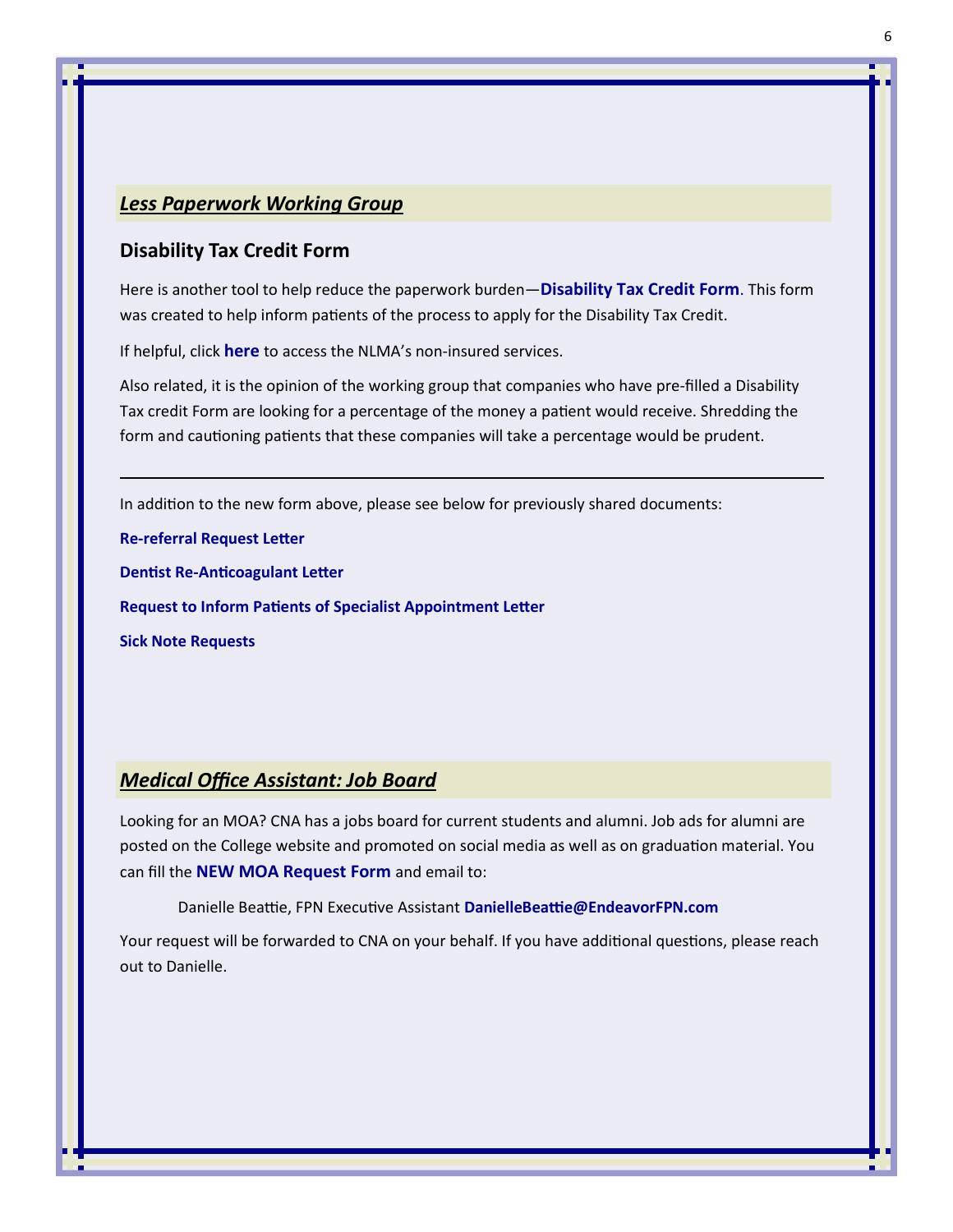# <span id="page-6-0"></span>*Eastern Health Communications*

**The Primary Health Care Program** is pleased to introduce their *new website*. This new website is part of Eastern Health's multi-year project to improve the overall quality of its online communications. Please click **[here](https://phc.easternhealth.ca/)** and take a moment to visit the new website and further information!

**The Provincial Opioid Dependence Treatment Centre of Excellence and the Provincial Opioid People with Lived Experience Group** is proud to release it's public awareness campaign *"Let's Unblur Addiction".* The campaign consists of three posters that address stigma, harm reduction, and naxolone.

We ask that you share these widely within your networks. We also have several printable posters that can be placed in areas of high traffic. Please click **[here](http://familypracticerenewalnl.ca/wp-content/uploads/2021/06/POS_Opioid_Posters.pdf)** to access these posters. You can also order hard copies of either poster by following this link for your order form:

**Order Form for "Let'[s Unblur Addiction" Poster Campaign Survey \(surveymonkey.com\)](https://www.surveymonkey.com/r/PosterOrderForm)**

#### **Primary Health Care and Chronic Disease Prevention and Management** is happy

to announce that there is **new opportunity** to increase respiratory supports for your patients. Eastern Health's **[NEW Comprehensive Respiratory Care Program](http://familypracticerenewalnl.ca/wp-content/uploads/2021/07/CREC-FPN.pdf)** (CRC) has created a respiratory education clinic, the *Comprehensive Respiratory Education Clinic (CREC),* located in Holyrood, NL and will be opening this Summer 2021. Family physicians can refer their patients to this program for education and respiratory assessments which are led by a Registered Respiratory Therapist (RRT).

INSPIRED COPD Outreach Program **[Referral Form](http://familypracticerenewalnl.ca/wp-content/uploads/2021/04/INSPIRED_Referrals_Fall_2020.pdf)**

**The Palliative Care Program** has often received requests from family physicians on accessible tools to assist them in their prescribing for palliative patients. Eastern Health has provided their **[Resource Guide](http://familypracticerenewalnl.ca/wp-content/uploads/2021/07/Palliative-Care-Resource-Guide-Updated-MARCH-2021.pdf)***,* along with the **[BC Centre for Palliative Care Best Practices Guidelines](https://bc-cpc.ca/publications/symptom-management-guidelines/)** for symptom and pain management*,* with an accessible interactive version and printable version.